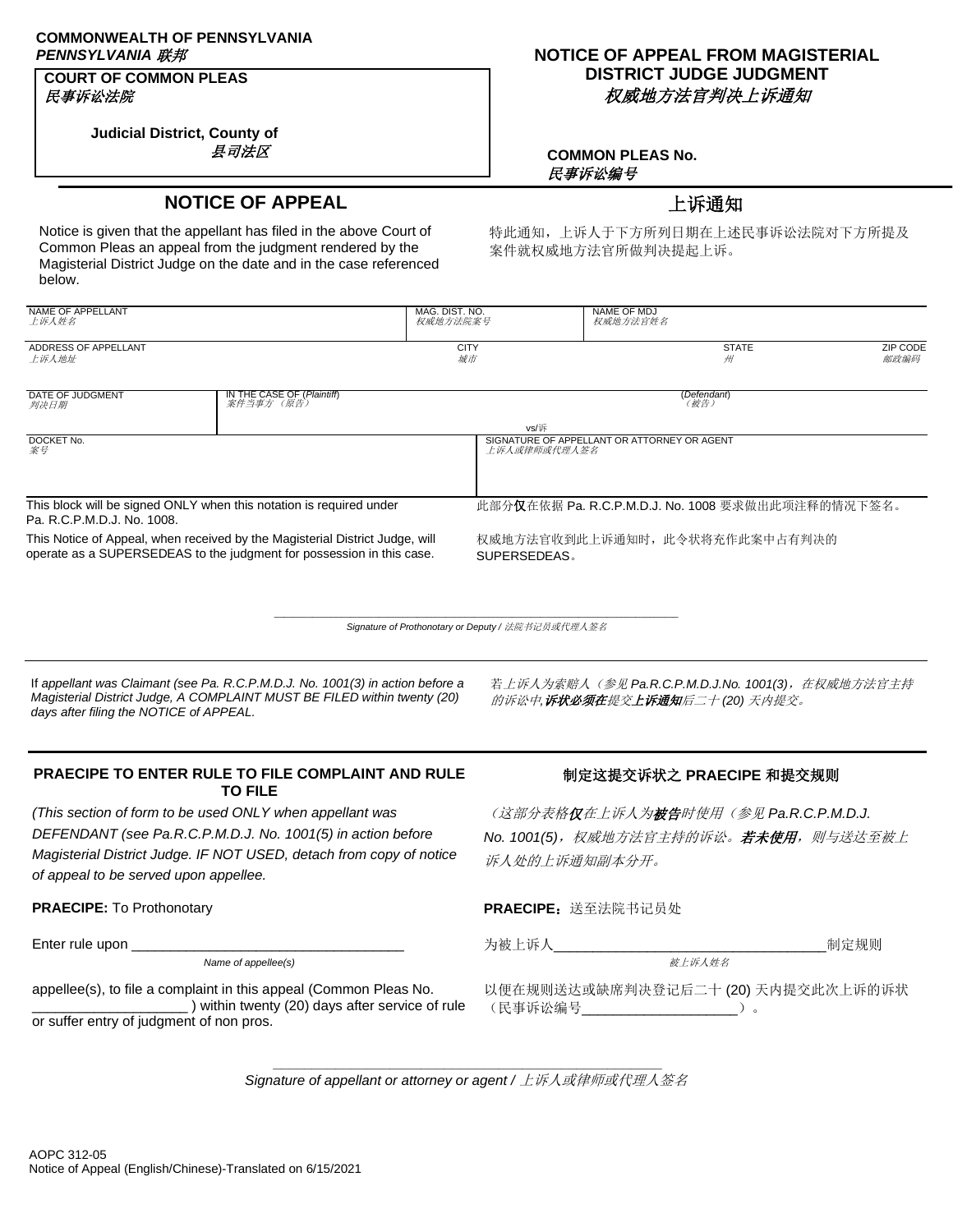| <b>RULE: To</b><br>, appellee(s) |                                                                                                                                                                                                                                     | 规则:送至被上诉人<br>朴                                                                   |  |
|----------------------------------|-------------------------------------------------------------------------------------------------------------------------------------------------------------------------------------------------------------------------------------|----------------------------------------------------------------------------------|--|
|                                  | Name of appellee(s)                                                                                                                                                                                                                 | 被上诉人姓名                                                                           |  |
| (1)                              | You are notified that a rule is hereby entered upon you to file a<br>complaint in this appeal within twenty (20) days after the date of<br>service of this rule upon you by personal service or by certified<br>or registered mail. | 特此告知, 法院特此为您制定规则, 您须在法院通过当面送达或<br>(1)<br>挂号信将此规则送达至您处之日后二十 (20) 天内提交此次上诉的<br>诉状。 |  |
| (2)                              | If you do not file a complaint within this time, a JUDGMENT OF<br>NON PROS MAY BE ENTERED AGAINST YOU.                                                                                                                              | 如果您未在此时限内提交诉状, <b>可对您下达缺席判决</b> 。<br>(2)                                         |  |
| (3)                              | The date of service of this rule if service was by mail is the date<br>of the mailing.                                                                                                                                              | 此规则的送达日期(若送达通过邮件完成则为邮寄日期)。<br>(3)                                                |  |
|                                  | Date: 20                                                                                                                                                                                                                            |                                                                                  |  |
|                                  |                                                                                                                                                                                                                                     |                                                                                  |  |
|                                  |                                                                                                                                                                                                                                     | Signature of Prothonotary or Deputy / 法院书记员或代理人签名                                |  |

**YOU MUST INCLUDE A COPY OF THE NOTICE OF JUDGMENT/TRANSCRIPT FORM WITH THIS NOTICE OF APPEAL.**

您必须在此上诉通知中附上判决**/**记录表之副本。

The appellee and the magisterial district judge in whose office the judgment was rendered must be served with a copy of this Notice pursuant to Pa.R.C.P.M.D.J. 1005(A).

被上诉人和办公室接收判决的权威地方法官必须依据 Pa.R.C.P.M.D.J.1005(A) 得到此通知副本的送达。